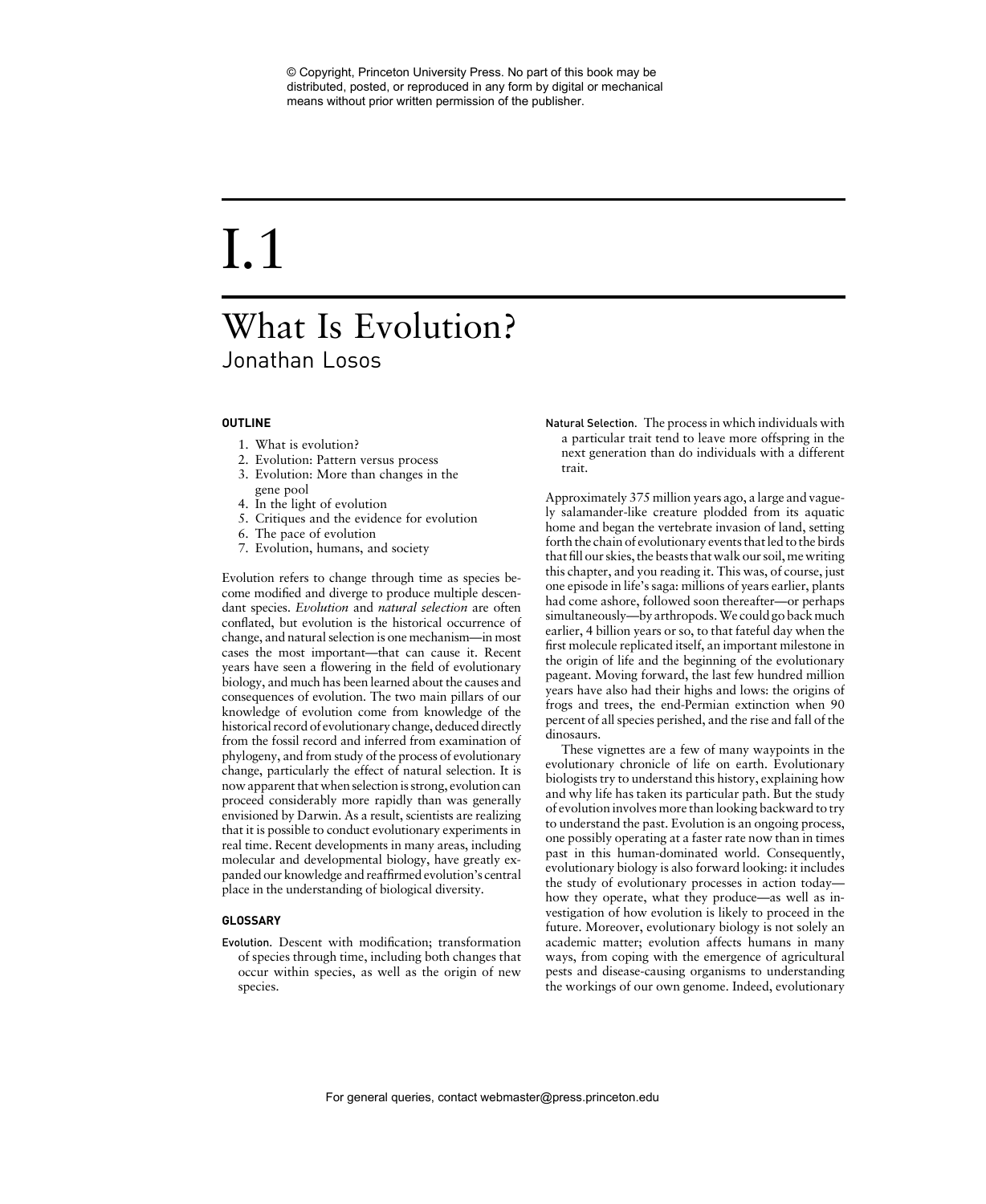#### <sup>4</sup> Introduction

science has broad relevance, playing an important role in advances in many areas, from computer programming to medicine to engineering.

#### 1. WHAT IS EVOLUTION?

Look up the word "evolution" in the online version of the Oxford English Dictionary, and you will find 11 definitions and numerous subdefinitions, ranging from mathematical ("the successive transformation of a curve by the alteration of the conditions which define it") to chemical ("the emission or release of gas, heat, light, etc.") to military ("a manoeuvre executed by troops or ships to adopt a different tactical formation"). Even with reference to biology, there are several definitions, including "emergence or release from an envelope or enclosing structure; (also) protrusion, evagination," not to mention "rare" and "historical" usage related to the concept of preformation of embryos. Even among evolutionary biologists, evolution is defined in different ways. For example, one widely read textbook refers to evolution as "changes in the properties of groups of organisms over the course of generations" (Futuyma 2005), whereas another defines it as "changes in allele frequencies over time" (Freeman and Herron 2007).

One might think that—as in so many other areas of evolutionary biology—we could look to Darwin for clarity. But in the first edition of On the Origin of Species, the term "evolution" never appears (though the last word of the book is "evolved"); not until the sixth edition does Darwin use "evolution." Rather, Darwin's term of choice is "descent with modification," a simple phrase that captures the essence of what evolutionary biology is all about: the study of the transformation of species through time, including both changes that occur within species, as well as the origin of new species.

#### 2. EVOLUTION: PATTERN VERSUS PROCESS

Many people—sometimes even biologists—equate evolution with natural selection, but the two are not the same. Natural selection is one process that can cause evolutionary change, but natural selection can occur without producing evolutionary change. Conversely, processes other than natural selection can lead to evolution.

Natural selection within populations refers to the situation in which individuals with one variant of a trait (say, blue eyes) tend to leave more offspring that are healthy and fertile in the next generation than do individuals with an alternative variant of the trait. Such selection can occur in many ways, for example, if the variant leads to greater longevity, greater attractiveness to members of the other sex, or greater number of offspring

per breeding event. The logic behind natural selection is unassailable. If some trait variant is causally related to greater reproductive success, then more members of the population will have that variant in the next generation; continued over many generations, such selection can greatly change the constitution of a population.

But there is a catch. Natural selection can occur without leading to evolution if differences among individuals are not genetically based. For natural selection to cause evolutionary change, trait variants must be transmitted from parent to offspring; if that is the case, then offspring will resemble their parents and the trait variants possessed by the parents that produce the most offspring will increase in frequency in the next generation.

However, offspring do not always resemble their parents. In some cases, individuals vary phenotypically not because they are different genetically, but because they experienced different environments during growth (this is the "nurture" part of the nature versus nurture debate; see chapters III.10 and VII.1). If, in fact, variation in a population is not genetically based, then selection will have no evolutionary consequence; individuals surviving and producing many offspring will not differ genetically from those that fail to prosper, and as a result, the gene pool of the population will not change. Nonetheless, much of the phenotypic variation within a population is, in fact, genetically based; consequently, natural selection often does lead to evolutionary change.

But that does not mean that the occurrence of evolutionary change necessarily implies the action of natural selection. Other processes—especially mutation, genetic drift, and immigration of individuals with different genetic constitutions—also can cause a change in the genetic makeup of a population from one generation to the next (see Section IV: Evolutionary Processes). In other words, natural selection can cause adaptive evolutionary change, but not all evolution is adaptive.

These caveats notwithstanding, 150 years of research have made clear that natural selection is a powerful force responsible for much of the significant evolutionary change that has occurred over the history of life. As the chapters in Section II: Phylogenetics and the History of Life, and Section III: Natural Selection and Adaptation, demonstrate, natural selection can operate in many ways, and scientists have correspondingly devised many methods to detect it, both through studies of the phenotype and of DNA itself (see also chapter V.14).

# 3. EVOLUTION: MORE THAN CHANGES IN THE GENE POOL

During the heyday of population genetics in the middle decades of the last century, many biologists equated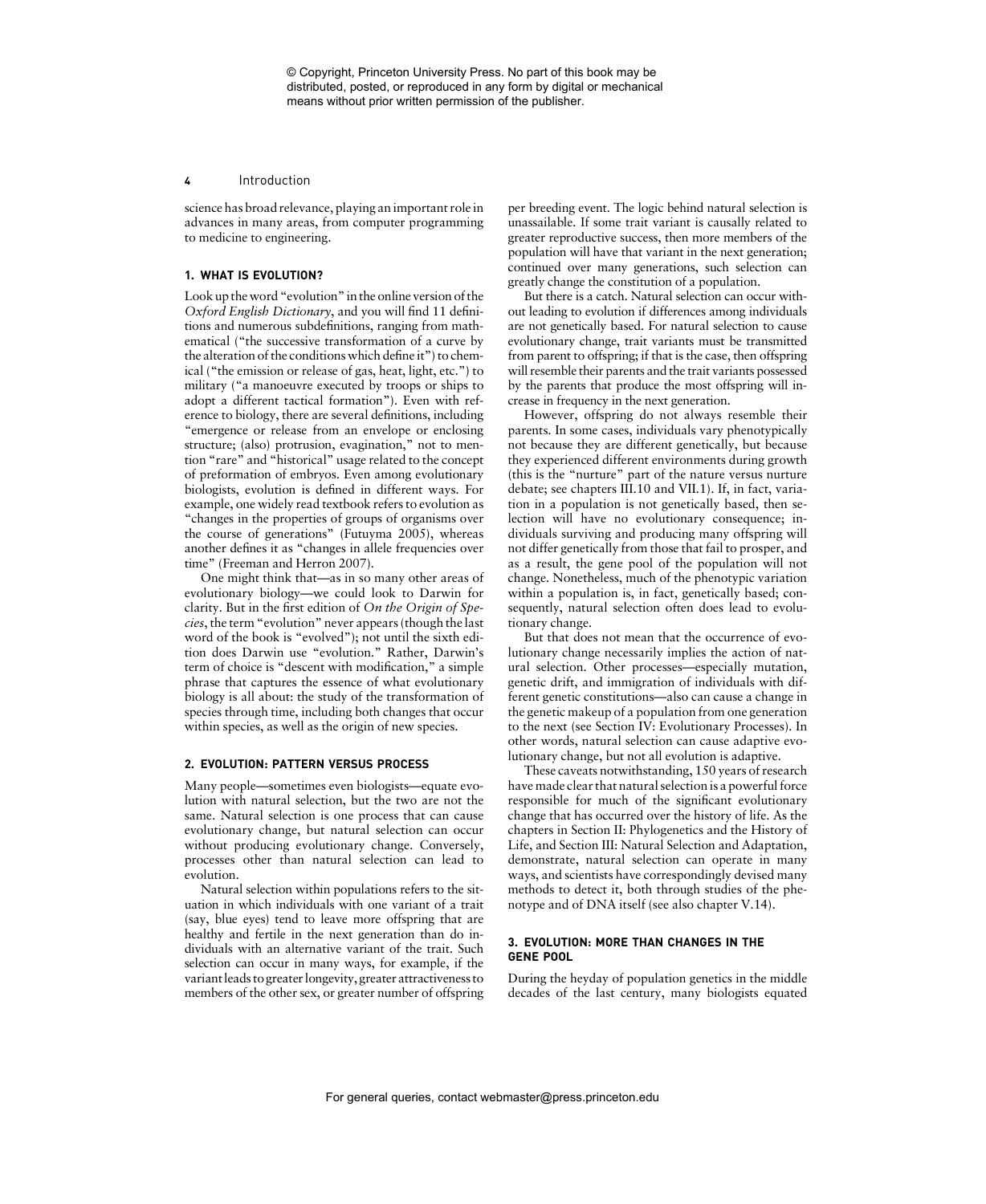evolution with changes from one generation to the next in gene frequencies (gene frequency refers to the frequencies of different alleles of a gene; for background on genetic variation, see chapter I.4). The "Modern Synthesis" of the 1930s and 1940s led to several decades in which the field was primarily concerned with the genetics of populations with an emphasis on natural selection (see chapter I.2). This focus was sharpened by the advent of molecular approaches to studying evolution. Starting in 1960 with the application of enzyme electrophoresis techniques, biologists could, for the first time, directly assess the extent of genetic variation within populations. To everyone's surprise, populations were found to contain much more variation than expected. This finding both challenged the view that natural selection was the dominant force guiding evolutionary change (see discussion of "neutralists" in chapters I.2 and V.1), yet further directed attention to the genetics of populations. With more advanced molecular techniques available today, the situation has not changed. There is much more variation than we first suspected.

The last 35 years have seen a broadening of evolutionary inquiry as the field has recognized that there is more to understanding evolutionary change than studying what happens to genes within populations—though this area remains a critically important part of evolutionary inquiry. Three aspects of expansion in evolutionary thinking are particularly important.

First, phenotypic evolution results from evolutionary change in the developmental process that transforms a single-celled fertilized egg into an adult organism. Although under genetic control, development is an intricate process that cannot be understood by examination of DNA sequences alone. Rather, understanding how phenotypes evolve, and the extent to which developmental systems constrain and direct evolutionary change, requires detailed molecular and embryological knowledge (see chapters V.10 and V.11).

Second, history is integral to understanding evolution (see introduction to Section II: Phylogenetics and the History of Life). The study of fossils—paleontology provides the primary, almost exclusive, direct evidence of life in the past. Somewhat moribund in the middle of the last century, paleontology has experienced a resurgence in recent decades owing to both dramatic new discoveries stemming from an upsurge in paleontological exploration, and new ideas about evolution inspired by and primarily testable with fossil data, such as theories concerning punctuated equilibrium and stasis, species selection, and mass extinction. Initially critical in the development and acceptance of evolutionary theory, paleontology has once again become an important and vibrant part of evolutionary biology (see chapter II.9 and others in Section II).

#### What Is Evolution? 5

Concurrently, a more fundamental revolution emphasizing the historical perspective has taken place over the last 30 years with the realization that information on phylogenetic relationships—that is, the tree of life, the pattern of descent and relationship among species—is critical in interpreting all aspects of evolution above the population level. Beginning with a transformation in the field of systematics concerning how phylogenetic relationships are inferred, this "tree-thinking" approach now guides study not only of all aspects of macroevolution but also of many population-level phenomena.

Finally, life is hierarchically organized. Genes are located within individuals, individuals within populations, populations within species, and species within clades (a clade consists of an ancestral species and all its descendants). Population genetics concerns what happens among individuals within a population, but evolutionary change can occur at all levels. For example, why are there more than 2000 species of rodents but only 3 species of monotremes (the platypus and echidnas), a much older clade of mammals? One cannot look at questions concerning natural selection within a population to answer this question. Rather, one must inquire about properties of entire species. Is there some attribute of rodents that makes them particularly prone to speciate or to avoid extinction? Similarly, why is there so much seemingly useless noncoding DNA in the genomes of many species (see chapter V.2)? One possibility is that some genes are particularly adept at mutating to multiply the number of copies of that gene within a genome; such DNA might increase in frequency in the genome even if such multiplication has no benefit to the individual in whose body the DNA resides. Just as selection among individual organisms on heritable traits can lead to evolutionary change within populations, selection among entities at other levels (species, genes) can also lead to evolutionary change, as long as those entities have traits that are transmitted to their offspring (be they descendant species or genes) and affect the number of descendants they produce. The upshot is that evolution occurs at multiple levels of the hierarchy of life; to understand its rich complexity we must study evolution at these distinct levels as well as the interactions among them. What happens, for example, when a trait that benefits an individual within a population (perhaps cannibalism—more food, fewer competitors!) has detrimental effects at the level of species?

Although evolutionary biology has expanded in scope, genetic change is still its fundamental foundation. Nonetheless, in recent years attention has focused on variation that is not genetically based. Phenotypic plasticity—the ability of a single genotype to produce different phenotypes when exposed to different environments—may itself be adaptive (see chapter III.10). If individuals in a population are likely to experience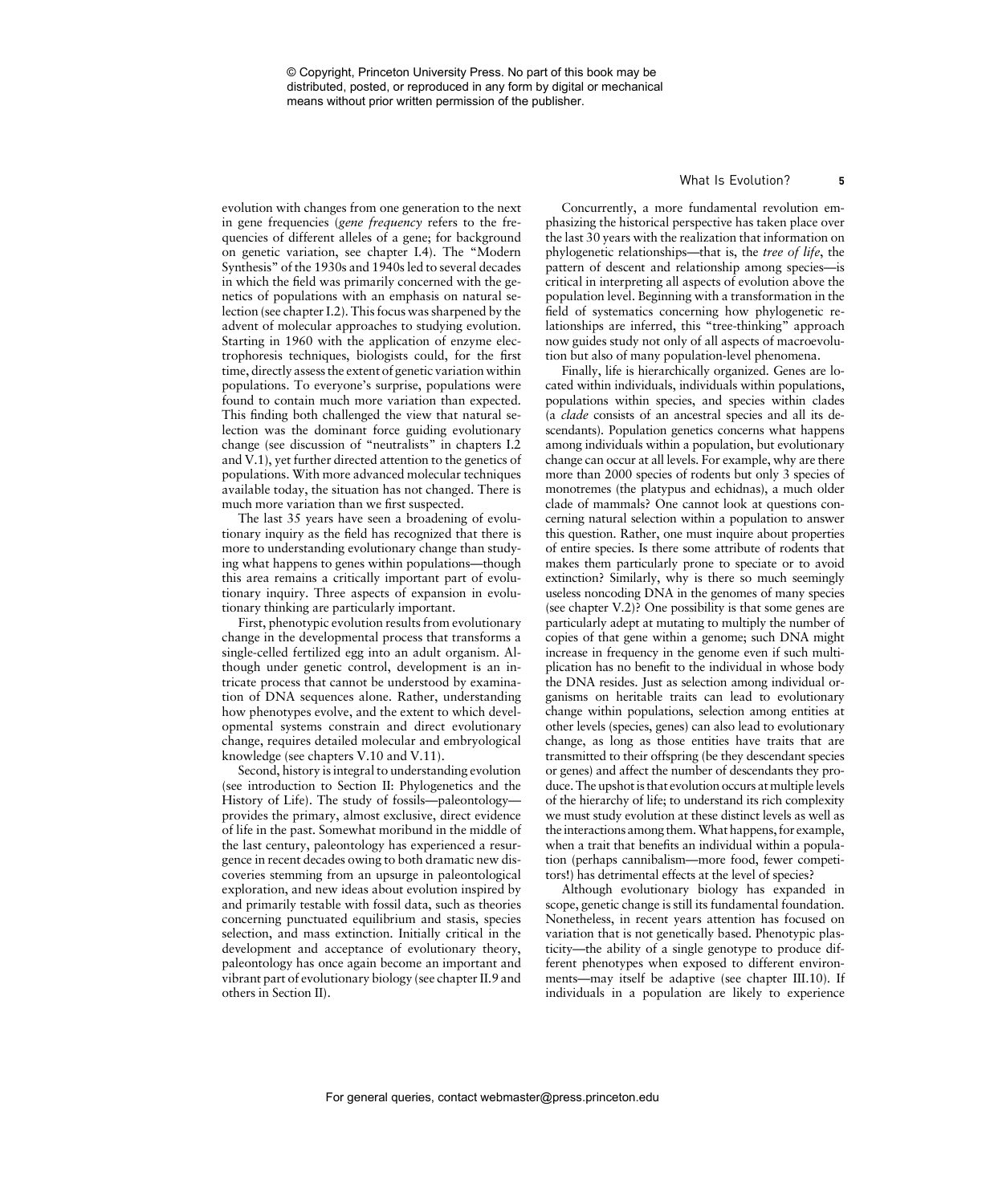#### <sup>6</sup> Introduction

different conditions as they develop, then the evolution of a genotype that could produce appropriate phenotypes depending on circumstances would be advantageous. Although selection on these different phenotypes would not lead to evolutionary change, the degree of plasticity itself can evolve if differences in extent of plasticity lead to differences in the number of surviving offspring. Indeed, an open question is, why don't populations evolve to become infinitely malleable, capable of producing the appropriate phenotype for any environment? Presumably, plasticity has an associated cost such that adaptation to different environments often occurs by genetic differentiation rather than by the evolution of a single genotype that can produce different phenotypes. Such costs, however, have proven difficult to demonstrate.

Differences observed among populations may also reflect plastic responses to different environmental conditions and thus may not reflect genetic differentiation. However, if consistently transmitted from one generation to the next, such nongenetic differences may lead to divergent selective pressures on traits that are genetically determined, thus promoting evolutionary divergence between the populations. One particular example concerns behavior, which is highly variable in response to the environment—an extreme manifestation of plasticity (see chapter VIII.10). Learned behaviors that are transmitted from one generation to the next—often called *traditions* or *culture*—occur not only in humans but in other animals, not only our near relatives the apes but also cetaceans, birds, and others. Such behavioral differences among populations would not reflect genetic differentiation, but they might set the stage for genetic divergence in traits relating to the behaviors. One can easily envision, for example, how chimpanzee populations that use different tools—such as delicate twigs to probe termite mounds, or heavy stones to pound nuts might evolve different morphological features to enhance the effectiveness of these behaviors. A concrete example involves human populations that tend cattle surely a nongenetically based behavior—and have evolved genetic changes to permit the digestion of milk in adults.

#### 4. IN THE LIGHT OF EVOLUTION

In a 1964 address to the American Society of Zoologists, the distinguished Russian-born biologist Theodosius Dobzhansky proclaimed "nothing makes sense in biology except in the light of evolution." Ever since, evolutionary biologists have trotted out this phrase (or some permutation of it) to emphasize the centrality of evolution in understanding the biological world. Nonetheless, for much of the twentieth century, the pervasive importance of an evolutionary perspective was not at all obvious to many biologists, some of whom considered Dobzhansky's claim to be self-serving hype. One could argue, for example, that the enormous growth in our understanding of molecular biology from 1950 to 2000 was made with little involvement or insight from evolutionary biology. Indeed, to the practicing molecular biologist in the 1980s and 1990s, evolutionary biology was mostly irrelevant.

Now, nothing could be further from the truth. When results of the human genome sequencing project first appeared in 2000, many initially believed that a thorough understanding of human biology would soon follow, answering questions about the genetic basis of human diseases and phenotypic variation among individuals. These hopes were quickly dashed—the genetic code, after all, is nothing more than a long list of letters (A, C, G, and T, the abbreviations of the four nucleotide building blocks of DNA). Much of the genome of many species seems to have no function and is just, in some sense, functionless filler; as a result, picking out where the genes lie in this 4 billion–long string of alphabet spaghetti, much less figuring out how these genes function, is not easy.

So where did molecular biologists turn? To the field of evolutionary biology! Genomicists soon realized that the best way to understand the human genome was to study it in the context of its evolutionary history, by comparing human sequences with those of other species in a phylogenetic framework. One method for locating genes, for example, is to examine comparable parts of the genome of different species. The underlying rationale is that genes evolve more slowly than other parts of the genome. Specifically, nonfunctioning stretches of DNA tend to evolve differences through time as random mutations become established (the process of genetic drift; see chapter IV.1), but functioning genes tend to diverge less, because natural selection removes deleterious mutations when they arise, keeping the DNA sequence similar among species. As a result, examination of the amount of divergence between two species relative to the amount of time since they shared a common ancestor can pinpoint stretches of DNA where evolution has occurred slowly, thus identifying the position of functional genes. Moreover, how a gene functions can often be deduced by comparing its function with that of homologous genes in other species and using a phylogeny to reconstruct the gene's evolutionary history (see chapter V.14).

And thus was born the effort to sequence the genomes of other species (see chapter V.3). At first, the nascent field of comparative genomics focused on primates and model laboratory species such as mice and fruit flies, the former to permit comparisons of the human genome with that of our close evolutionary relatives, the latter to take advantage of the great understanding of the genomic systems of well-studied species.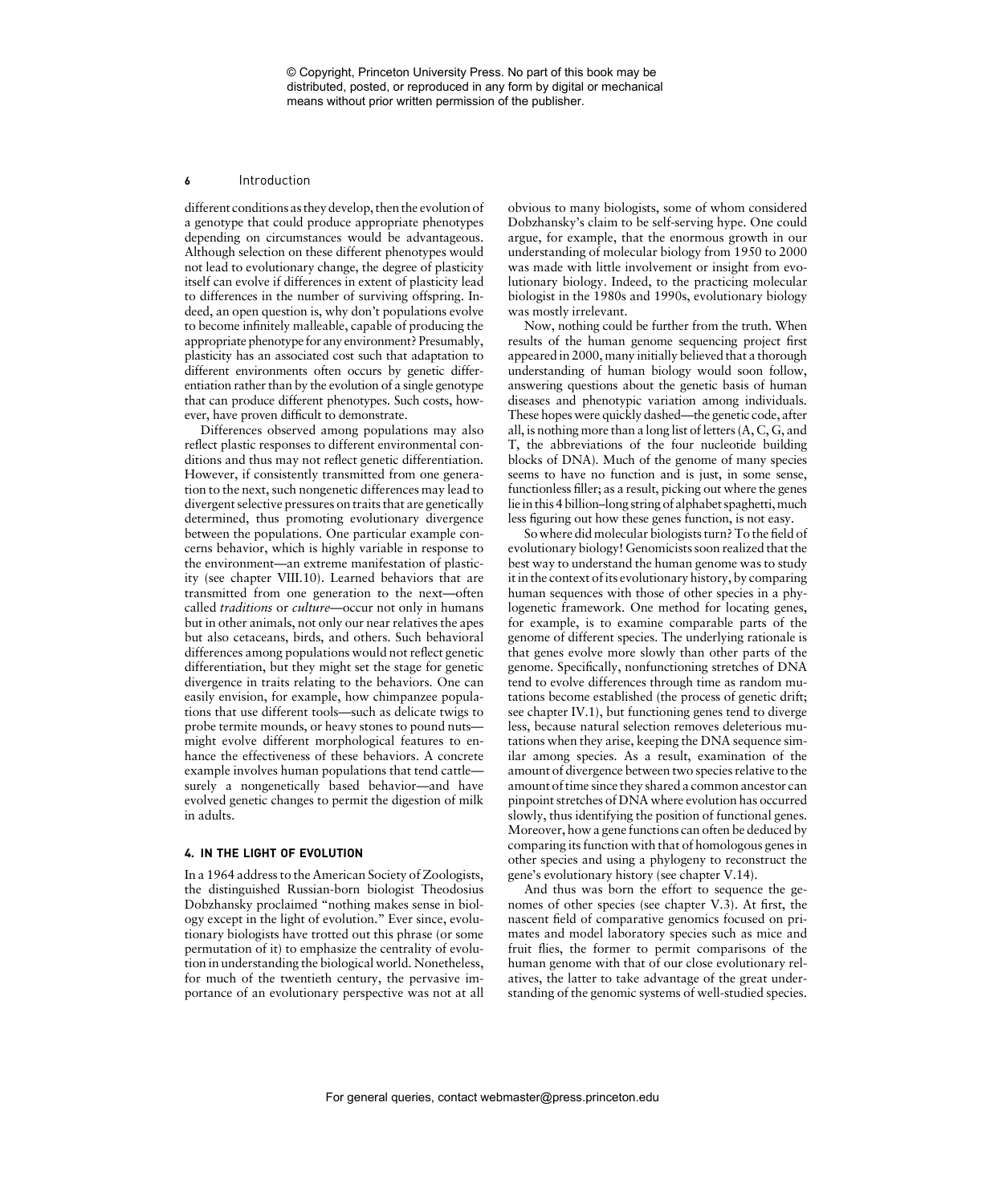More recently, the phylogenetic scope has broadened as it has become evident that useful knowledge can be gained by examining genomes across the tree of life knowledge of the genetic causes of Parkinson's disease in humans, for example, can be gained from studying the comparable gene in fruit flies, and much of relevance to humans can be learned from understanding the genetic basis of differences among dog breeds.

Dobzhansky would not have been surprised. Evolutionary biology turns out to be integral to understanding the workings of DNA and the genome, just as it is key to understanding so many other aspects of our biological world (see chapter I.3).

#### 5. CRITIQUES AND THE EVIDENCE FOR EVOLUTION

Unique among the sciences, evolutionary biology's foundation—that species evolve through time—is not accepted by a considerable number of nonscientists, especially in the United States, Turkey, and a few other countries. Public opinion polls repeatedly reveal that most Americans are either unsure about or do not believe in evolution. One yearly poll conducted for more than 30 years, for example, consistently finds that about 40 percent of the US population believes that God created humans in their present form in the recent past.

Yet, the scientific data for evolution is overwhelming (summarized in chapter I.3). Just like the composition and structure of genomes, many other biological phenomena are explicable only in an evolutionary context. Why, if evolution had not occurred, would whales have tiny vestiges of a pelvis buried deep within their blubber? Why would cave fish and crickets have eyes that are missing some parts and could not function even if there were light? Why do human fetuses develop, and then lose, fur and a tail? All these, and many other phenomena, are easily understood as a result of the evolutionary heritage of species but are inexplicablein the absence of evolution.

The case for evolution is built on two additional pillars. First is the fossil record, which documents both the major and minor transitions in the history of life (see chapters II.9–II.18); each year, exciting new discoveries further narrow the gaps in our understanding of life's chronicle. Second is our understanding of evolutionary process, in particular, natural selection, the primary driver of evolutionary divergence. Studies in the laboratory and in human-directed selective breeding clearly demonstrate the efficacy of selection in driving substantial genetic and phenotypic divergence; one need look no further than the enormous diversity of dog breeds to appreciate the power of sustained selection. Moreover, scientists are increasingly documenting the occurrence of natural selection in nature and its ability to transform species, sometimes over quite short periods of time.

#### What Is Evolution? 7

The public debate is ironic given that manifestation of evolution has so many important societal consequences (see chapter VIII.1). Evolutionary adaptation of diseasecausing organisms has rendered many drugs ineffective, leading to a huge public health toll as diseases thought to have been vanquished have reemerged as deadly scourges (see chapter VIII.3). A recent example is the evolution of resistance to antibiotics in the bacterium Staphylococcus aureus, which leads to more than 100,000 infections and 19,000 fatalities a year in the United States. A similar story exists about insect pest species that devour our crops and spread diseases. In the United States alone, the evolution of pesticide resistance results in agricultural losses totaling between \$3 billion and \$8 billion per year. Perhaps most scary is the realization that the human population is an enormous resource to many organisms and that natural selection continually pushes these species to become more adept at making use of this potential bonanza. Ebola, AIDS, influenza—all are diseases caused by viruses that adapt to take advantage of us; a particularly worrisome concern is that some form of avian flu could evolve to become more virulent to or transmissible between humans, with the potential to produce a pandemic that could kill millions (see chapter VIII.2). All these problems are the result of evolutionary phenomena, and all are studied using the tools of evolutionary biology.

# 6. THE PACE OF EVOLUTION

For more than a century after the publication of  $On$  the Origin of Species, biologists thought that evolution usually proceeded slowly. To a large extent, this thinking was a result of Darwin's writing—"We see nothing of these slow changes in progress, until the hand of time has marked the long lapse of ages" (On the Origin of Species, chap. 4, 1859). Darwin was, after all, right about so many things, big and small, from accurately deducing the manner in which coral atolls form to correctly predicting the existence of an unknown moth with a 12-inch proboscis from the morphology of a Malagasy orchid. Hence, biologists have learned that it doesn't generally pay to disagree with what Darwin said.

Nonetheless, Darwin was not right about everything. One major mistake was the mechanism of heredity, not surprising, since Mendel's work was unknown to him, and the discovery that DNA is the genetic material was still a century in the future. A second error concerned the pace at which evolution occurs. Darwin expected that natural selection would be weak and consequently that evolutionary change would happen slowly, taking many thousands or millions of years to cause detectable change. Of course, in his day there were no actual data underlying this conclusion; rather, this expectation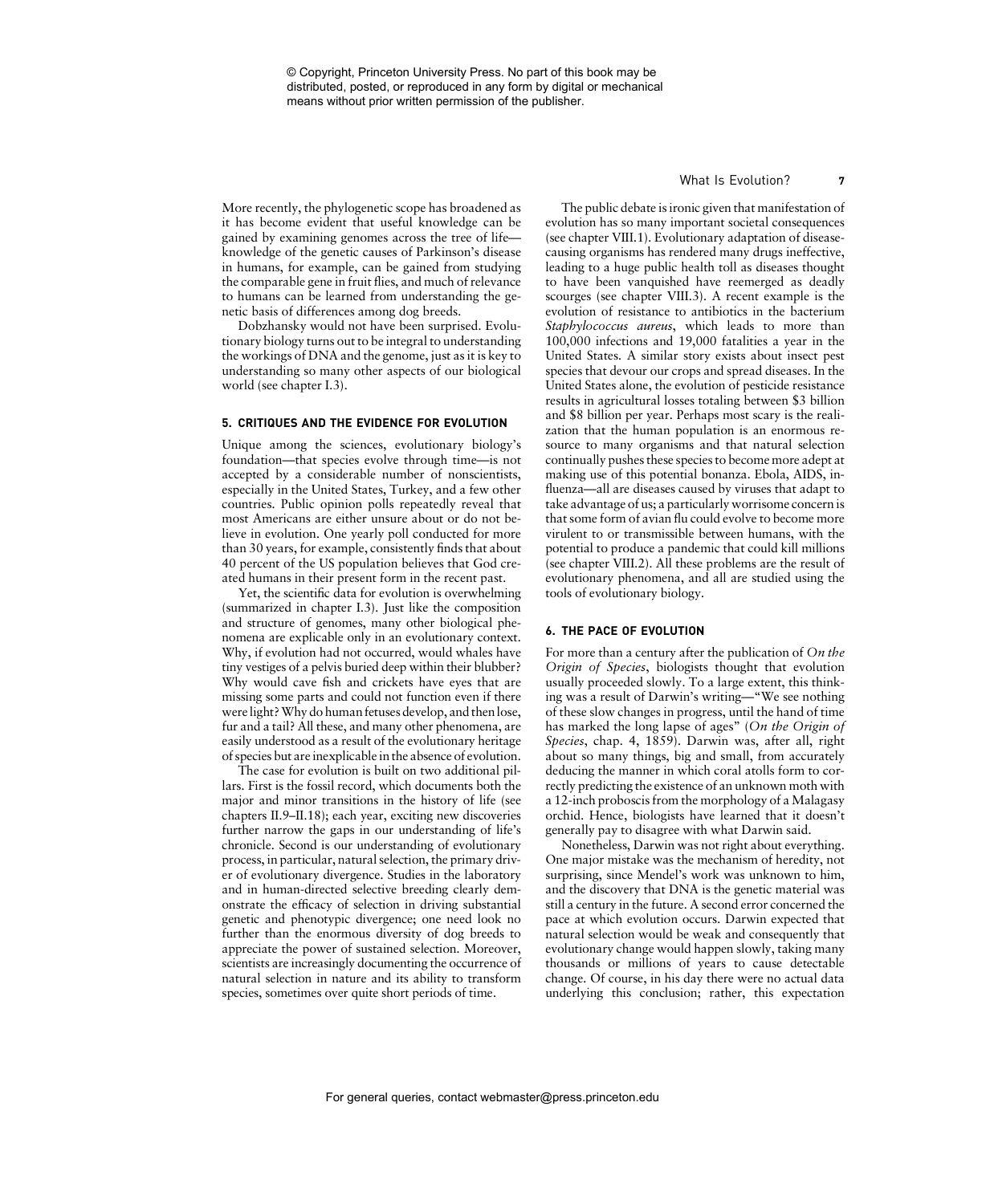#### <sup>8</sup> Introduction

sprang from Darwin's appreciation of the view promulgated by his mentor, the geologist Charles Lyell, that the slow accumulation of changes caused by weak forces would lead in the fullness of geologic time to major changes, a position in agreement with the prevailing Victorian wisdom about the slow and gradual manner in which change occurs—or should occur—in both nature and human civilization.

Darwin's view influenced evolutionary biologists for more than a century—well into the 1970s, most thought that evolution usually occurred at a snail's pace. Spurred by the results of long-term field studies of natural selection that began in earnest around that time, we now know that Darwin was far off the mark. Many studies now clearly indicate that selection in nature is often strong, and that as a result, evolutionary change often occurs very rapidly (see chapter III.7).

One important consequence of this realization is that we can observe evolution in real time. Pioneered by the study of Galápagos finches by Peter and Rosemary Grant, who documented rapid evolutionary change in these birds (appropriately named after Darwin) from one generation to the next in response to weather-induced environmental changes, the study of real-time evolutionary change in nature has become a cottage industry, with hundreds, or perhaps now thousands, of well-documented examples. This work not only clearly demonstrates the occurrence of evolution but also provides greatinsights into the processes (usually, but not always, natural selection) that cause it.

Perhaps most exciting, the rapidity by which evolution can occur has opened the door to evolutionary experiments in which researchers can alter environmental conditions and test evolutionary hypotheses over a severalyear period. Work at the forefront in this area involved studies on the color of guppies in Trinidad. Observing that the fish were generally much more colorful when they occurred in streams without predators, John Endler moved some fish from streams with predators to nearby areas lacking them; very quickly, the populations evolved exuberant coloration, apparently a result of a female preference for brighter males, which, left unchecked by the absence of predators, led to rapid evolution over 14 generations. Subsequent studies have shown that the guppies freed from predation evolve many other differences, such as in growth and reproductive rates (see chapter III.11). Many similar studies are now ongoing, and it is a safe prediction that field experiments will be an important tool for understanding evolutionary processes in the future.

#### 7. EVOLUTION, HUMANS, AND SOCIETY

Evolution has important implications for humans in a number of ways. Some have already been discussed: humans have used evolutionary principles to alter many

species to our own ends (see chapter VIII.5); conversely, wild species are responding to human-caused changes in the environment, adapting to our efforts to control them and responding to new opportunities (see chapter VIII.3). Consequently, it's no surprise that knowledge of evolution is important for efforts to improve artificial selection and combat our evolutionary foes. What is more surprising, perhaps, is the diversity of areas in which an understanding of evolutionary processes is relevant to human society. These include not only medicine (see chapters VIII.1 and VIII.2), conservation (see chapter VIII.6), and criminal forensics (see chapter VIII.4), but also important human pursuits such as creating new molecules in the laboratory (see chapter VIII.7) and devising algorithms to solve analytically intractable problems (see chapter VIII.8).

Beyond purely utilitarian functions, an understanding of evolution can tell us much about ourselves: where we came from and where we may be going, perhaps even shedding light on what it means to be human. In recent years, a series of important fossil discoveries have brought into focus many aspects of the human evolutionary story, from our early primate roots to our recent past. Sequencing of the genomes of humans past and present and of our close primate relatives has complemented these findings in important ways and in some cases has led to unexpected discoveries, such as evidence of lineages, like the Denisovans, for which little fossil data exist (see chapters II.18 and V.15).

But what about our evolutionary future? When I was a boy, the public service television station ran short filler promos speculating that in the future, humans would have a bulbous, brain-packed head with tiny eyes and nostrils. Where this idea came from I have no idea, but it probably represented a mixture of orthogenetic thinking —human evolution has been marked by rapid increase in brain size and so must continue in that direction—with a misguided notion that evolution equals progress, and because intelligence is the hallmark of the human species, it would surely continue to evolve into the future. Even then, I could sense that something was not quite right about this prediction, and today, in fact, many believe that human evolution has ended because selection no longer operates on phenotypic traits: not only has medical care ameliorated the negative consequences of many genetic traits, but human cultural practices such as birth control may have severed the positive link between beneficial traits (e.g., physical strength, intelligence) and reproductive output.

Although these points have validity, they are not absolute. In much of the developing world, selective agents such as malaria can still exert strong selective pressure in the absence of adequate medical care. Moreover, new diseases, such as AIDS, for which, at least initially, no